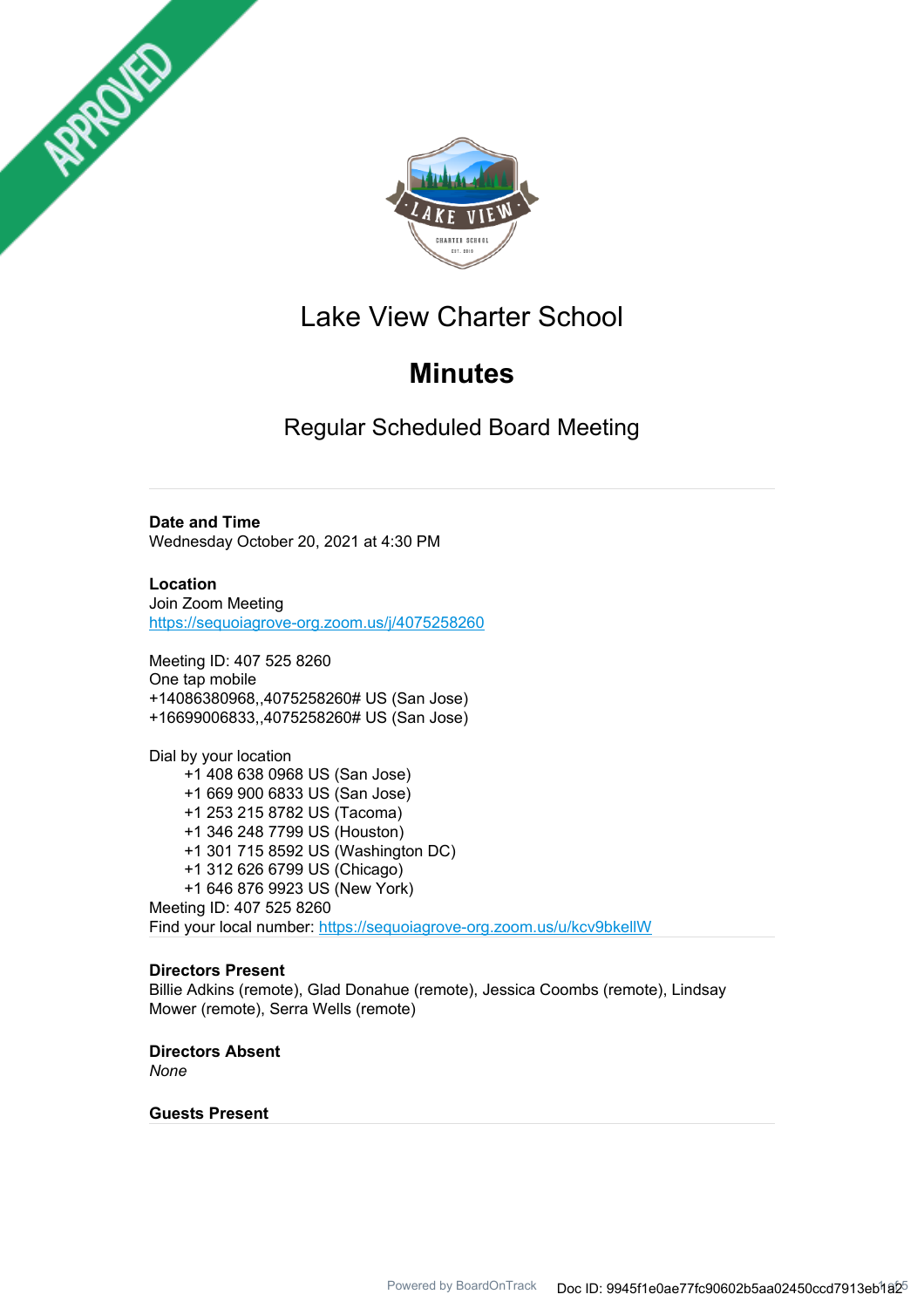Amanda Johnson (remote), Darcy Belleza (remote), James Surmeian (remote), Julie Haycock-Cavender (remote), Katie Royer (remote), Megan Nason (remote), Royce Gough (remote)

## **I. Opening Items**

## **A. Record Attendance**

#### **B. AB 361 Report of Findings**

Billie Adkins made a motion to continue the School Board meetings virtually pursuant to AB 361.

Glad Donahue seconded the motion.

The School Board has met the finding that a state of emergency continues to directly impact the ability of the members to meet safely in person. The board **VOTED** to approve the motion.

#### **Roll Call**

Serra Wells Aye Glad Donahue Aye Billie Adkins Aye Lindsay Mower Aye Jessica Coombs Aye

#### **C. Call the Meeting to Order**

Lindsay Mower called a meeting of the board of directors of Lake View Charter School to order on Wednesday Oct 20, 2021 at 4:33 PM.

## **D. Approval of the Agenda**

Lindsay Mower made a motion to approve the Agenda. Billie Adkins seconded the motion. ESSER III Funding Expenditure Plan and Salary Schedule with Nurse Salary will be presented by Dr. Amanda Johnson. The board **VOTED** unanimously to approve the motion.

#### **E. Public Comments**

No public comments.

#### **F. Approve Minutes**

Glad Donahue made a motion to approve the minutes from Regular Scheduled Board Meeting on 09-15-21. Serra Wells seconded the motion. The board **VOTED** unanimously to approve the motion.

## **G. Approve Minutes**

Lindsay Mower made a motion to approve the minutes from Special Board Meeting on 10-12-21. Billie Adkins seconded the motion. The board **VOTED** unanimously to approve the motion.

## **H. Executive Director's Report**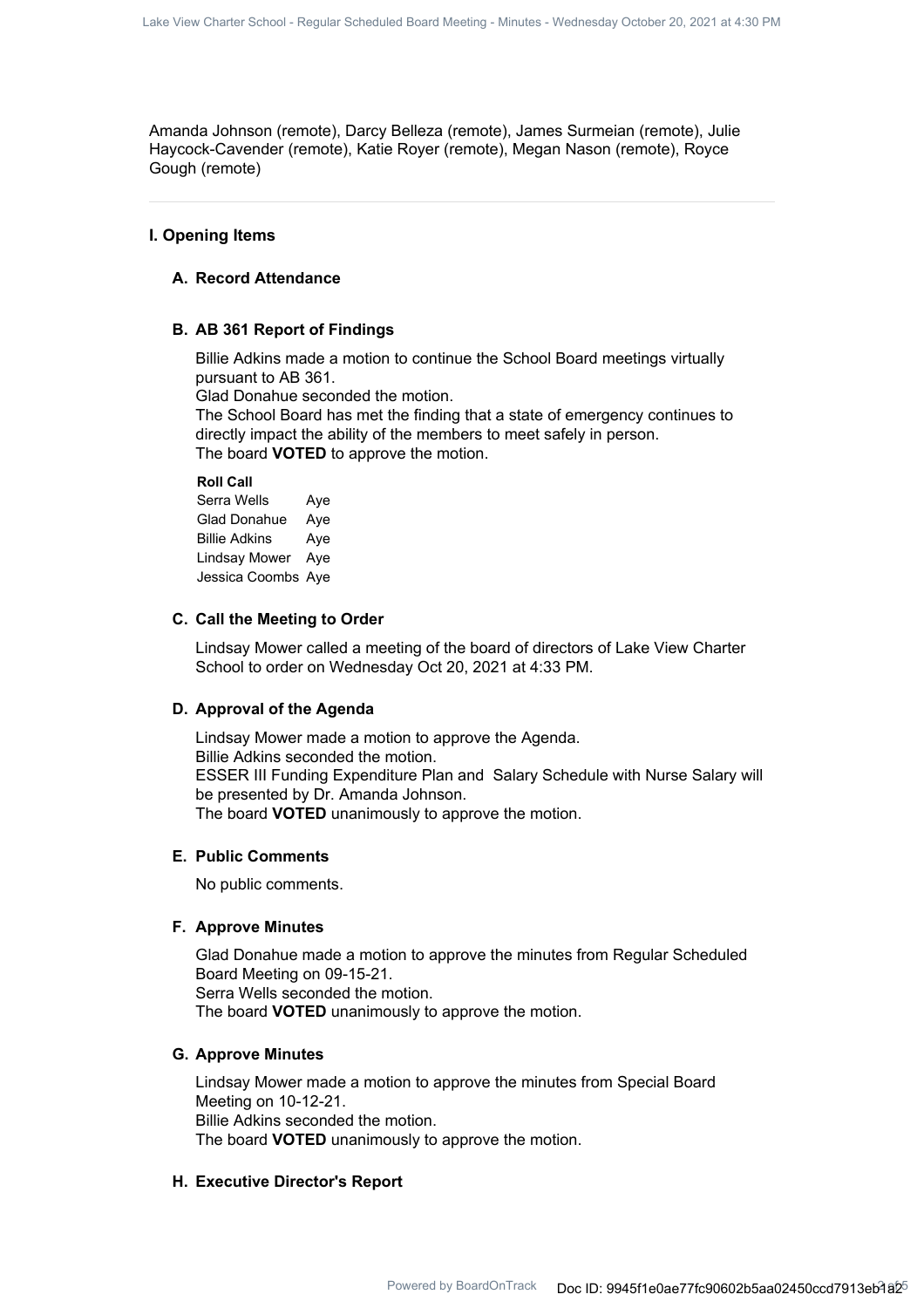Julie Haycock-Cavender presented the *Executive Director's Report.*

- Enrollment- 618 students
- Enrichment update- less than 500 orders in queue, Amazon Punchout and Library system is up and running, vendor onboarding within 2 days, students enrolling between 11/15-11/30/21 will receive a prorated funds drop on 12/1/21
- Adventure Academy update
- Junior High Virtual Academy update
- High School Virtual Academy update
- Honor Society News- community service projects
- Megan Nason presented updates for Special Education and Student Support
- Clubs- sample schedule
- Park Days are taking place, Field Trip ordering system coming soon
- Royce Gough presented Sequoia Grove Charter Alliance fall update
- Follow Up on Complaint Process

## **II. Finances**

### **A. September Financials**

Glad Donahue made a motion to approve the September Financials. Lindsay Mower seconded the motion. James Surmeian presented the September Financials. The board **VOTED** to approve the motion.

#### **Roll Call**

Serra Wells Aye Billie Adkins Aye Lindsay Mower Aye Glad Donahue Aye Jessica Coombs Aye

## **III. Governance Training**

#### **A. Brown Act Training**

Jennifer McQuarrie presented Governing Board Brown Act Training for 2021-2022 School Year.

## **IV. Finances**

#### **A. ESSER III Funding**

Billie Adkins made a motion to approve ESSER III Funding Expenditure Plan. Jessica Coombs seconded the motion. Dr. Amanda Johnson presented the ESSER III Funding Expenditure Plan. The board **VOTED** to approve the motion.

#### **Roll Call**

Glad Donahue Aye Lindsay Mower Aye Billie Adkins Aye Jessica Coombs Aye Serra Wells Aye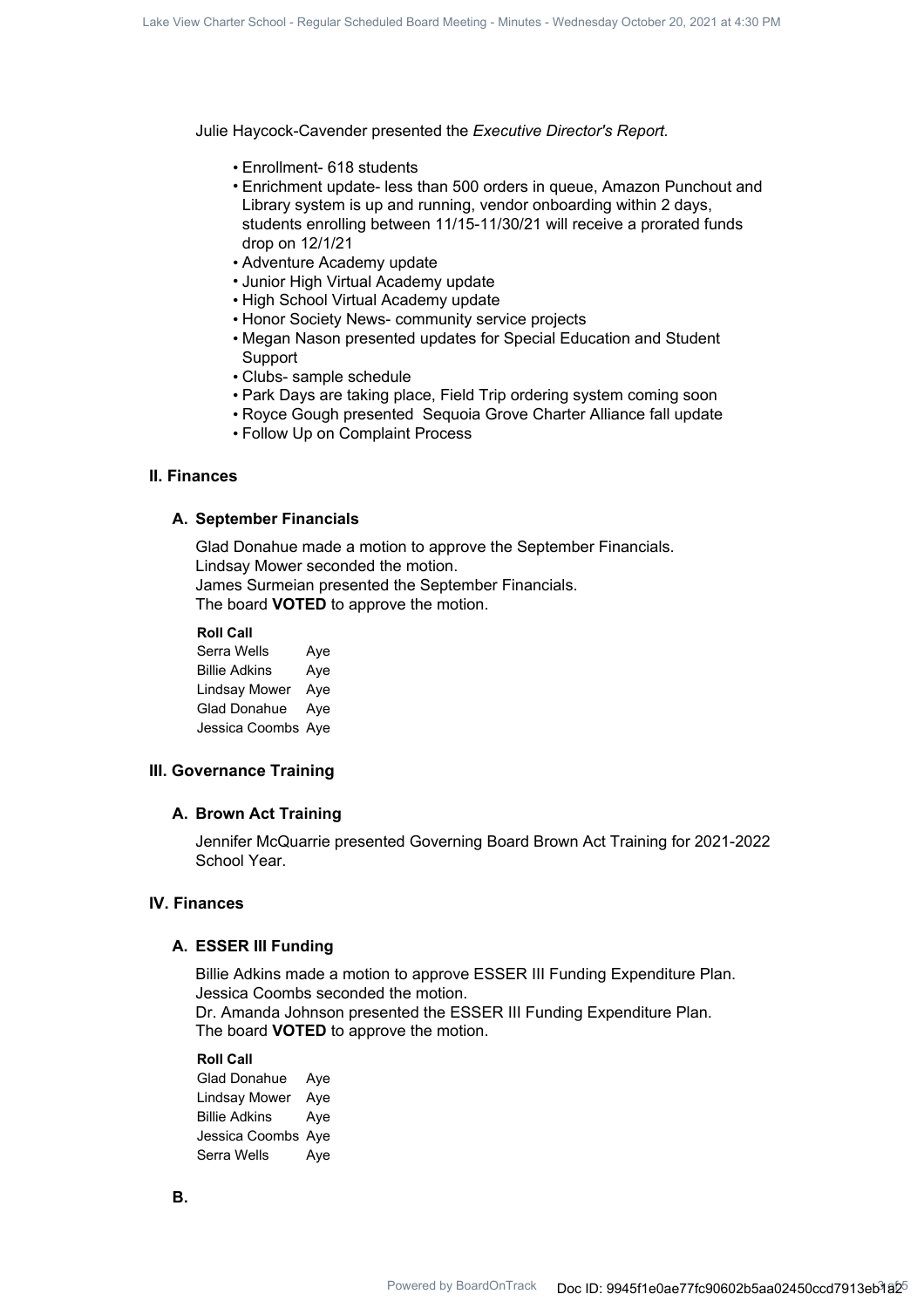### **Salary Schedule with Nurse Salary**

Lindsay Mower made a motion to approve the Salary Schedule with Nurse Salary. Serra Wells seconded the motion. Dr. Amanda Johnson presented the Salary Schedule with Nurse Salary. The board **VOTED** to approve the motion.

**Roll Call**

Glad Donahue Aye Jessica Coombs Aye Serra Wells Aye Lindsay Mower Aye Billie Adkins Aye

#### **V. Operations**

#### **A. COVID-19 Schoolwide Health and Safety Policy Revised**

Glad Donahue made a motion to approve the COVID-19 Schoolwide Health and Safety Policy.

Billie Adkins seconded the motion.

Julie Haycock-Cavender presented the COVID-19 Schoolwide Health and Safety Policy.

The board **VOTED** unanimously to approve the motion.

#### **VI. Governance**

#### **A. Public Comment Policy**

Glad Donahue made a motion to approve the Public Comment Policy. Jessica Coombs seconded the motion. Julie Haycock-Cavender presented the Public Comment Policy. The board **VOTED** unanimously to approve the motion.

**Roll Call**

Billie Adkins Aye Lindsay Mower Aye Glad Donahue Aye Serra Wells Aye Jessica Coombs Aye

## **VII. Closing Items**

#### **A. Board of Director's Comments & Requests**

No comments or requests from the Governing Board.

#### **B. Announcement of Next Regular Scheduled Board Meeting**

Lindsay Mower announced the Next Regular Scheduled Board Meeting is November 17, 2021 at 4:30 PM.

#### **C. Adjourn Meeting**

Lindsay Mower made a motion to adjourn the meeting. Billie Adkins seconded the motion. The board **VOTED** unanimously to approve the motion.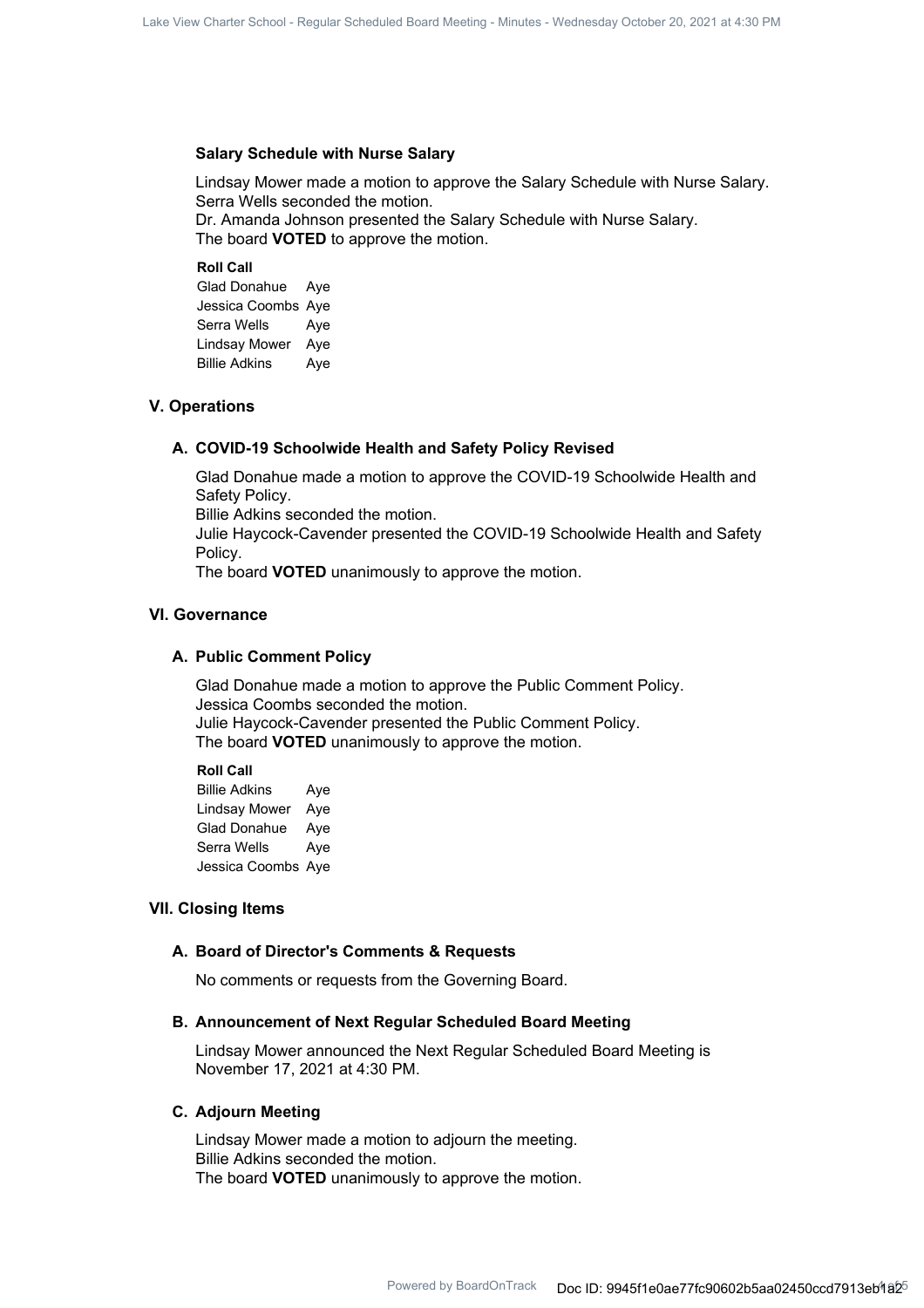There being no further business to be transacted, and upon motion duly made, seconded and approved, the meeting was adjourned at 6:37 PM.

Respectfully Submitted, Lindsay Mower

Prepared by: Katie Royer

Noted by:

Billie adkins

Board Secretary

Public Comment Rules: Members of the public may address the Board on agenda or non-agenda items through the teleconference platform, Zoom. Zoom does not require the members of the public to have an account or login. Please either utilize the chat option to communicate to the administrative team of your desire to address the Board or simply communicate orally your desire to address the Board when the Board asks for public comments. Speakers may be called in the order requests are received. Comments are limited to 2 minutes each, with no more than 15 minutes per single topic. If a member of the public utilizes a translator to address the Board, those individuals are allotted 4 minutes each. If the Board utilizes simultaneous translation equipment in a manner that allows the Board to hear the translated public testimony simultaneously, those individuals are allotted 2 minutes each. By law, the Board is allowed to take action only on items on the agenda. The Board may, at its discretion, refer a matter to school staff or calendar the issue for future discussion.

Note: The Governing Board encourages those with disabilities to participate fully in the public meeting process. If you need a disability-related modification or accommodation, including auxiliary aids or services, to participate in the public meeting, please contact the Governing Board Office at (530) 927-5137 at least 48 hours before the scheduled board meeting so every reasonable effort can be made to accommodate you. (Government Code § 54954.2; Americans with Disabilities Act of 1990, § 202 (42 U.S.C. § 12132)).